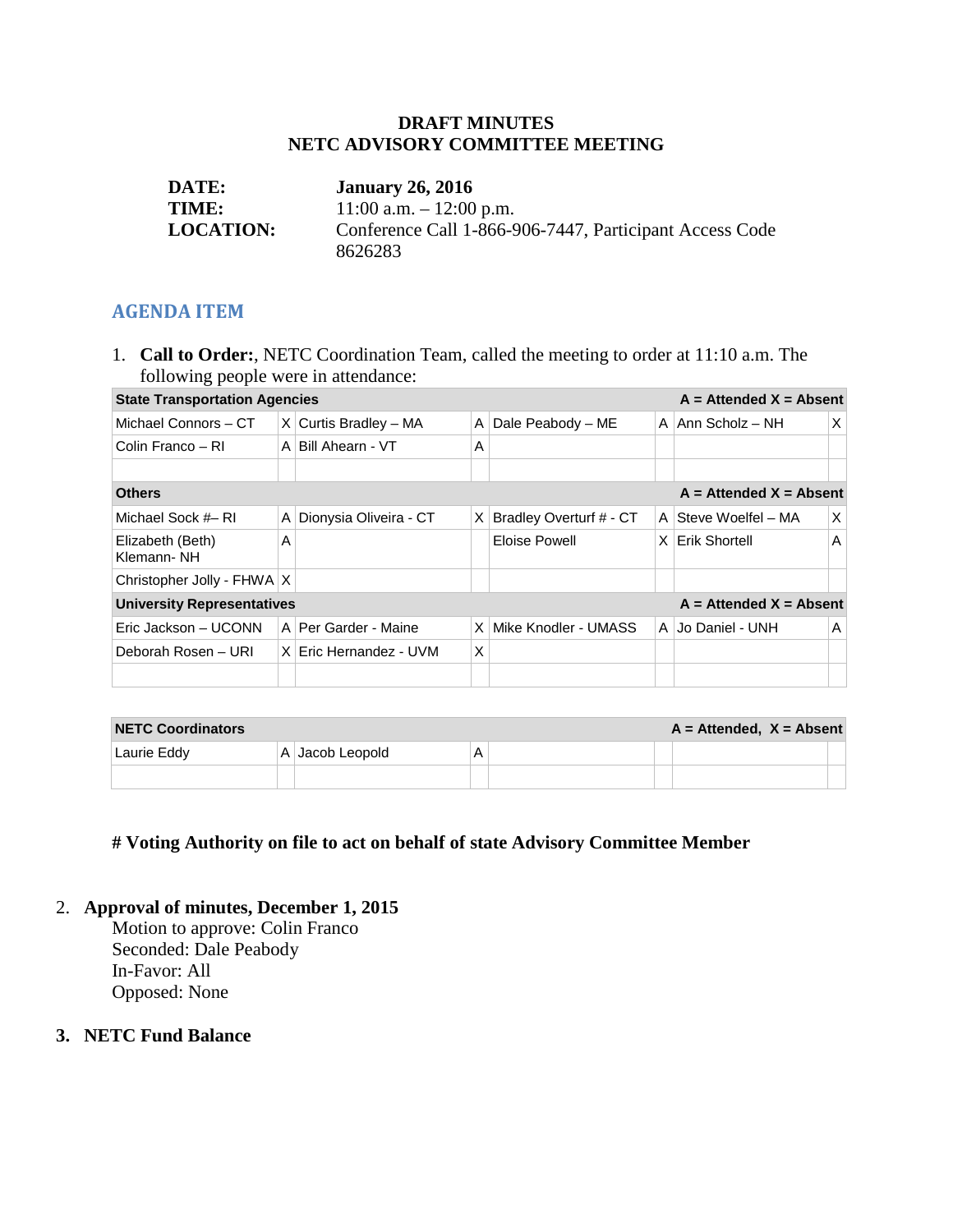**Discussion:** Current balance per Chris Jolly on 1/12/2016 is \$2.9M. This includes half of the 2015 Contributions, please continue to make those contributions as discussed last year. ME transfer to SPR-3(089) is still pending. This to our knowledge has not yet been completed. TPF-F(201) transfers should have been completed.

#### **Action Items:**

1) None.

#### **4. Policy Committee Approval for 2015 Research Program**

**Discussion:** Please work to obtain the Policy Committee Approvals for the 2015 Research Program. **Action Items:**

1) None.

#### **5. Open Projects**

- a. Project updates: Summary of active projects and specific updates, two NCEs going to Technical Committee for review, will be forwarded to NETC Advisory Committee when approval is recommended. 07-1, the need for an NCE was discussed by Jo Daniel, PI. Due to issues with the software used for the backfill calculations there will be a delay with the final report. 13-2, the need for an NCE was presented by Jacob Leopold. Due to late delivery of the mixtures from the producers the project will not be able to continue on time, but it will be able to continue as previously discussed. The NCE was deferred by the TC until the plant mixes were obtained and initial analyses completed. As those tasks have been started, the PI would like to move forward with the NCE request.
- b. Discussion of 2015 Research Program:
	- i. 15-3 is ready for contract selection. The TC has reviewed the proposals and is ready to recommend a team to conduct the work. Given the upcoming discussions on Feb. 29<sup>th</sup> and the fact that this project will end 12 months past the current, longest running NETC project, should the Advisory Committee delay selection and execution of a contract for the work under 15-3. Should the Advisory Committee delay further than to just February, will it not be better to delay 3 or 4 months to determine whether there will be a new Coordinator Contract. It was determined at this time it is difficult to say whether a deferral of one month or three months is better, this plan and a discussion of the 2015 Research Program will be readdressed in one month on February 29<sup>th</sup>.
	- ii. 15-1 no proposals received should it be extended or should the pool be broadened? Should the scope of work be revised based on input from faculty partners? At this time it's best to defer further action, but solicit input from faculty partners regarding their lack of response.

Motion to delay 15-3 until February  $29<sup>th</sup>$ : Colin Franco Seconded: Beth Klemann In-Favor: All Opposed: None

Motion to delay 15-1 until February  $29<sup>th</sup>$ : Colin Franco Seconded: Brad Overturf In-Favor: All Opposed:

Action Items:

1) NETC Coordination Team to reach out to University Reps, request feedback as to why possible research teams didn't submit proposals, the feedback will provided back to TC for their review and comment to provide guidance on the discussion on February  $29<sup>th</sup>$ .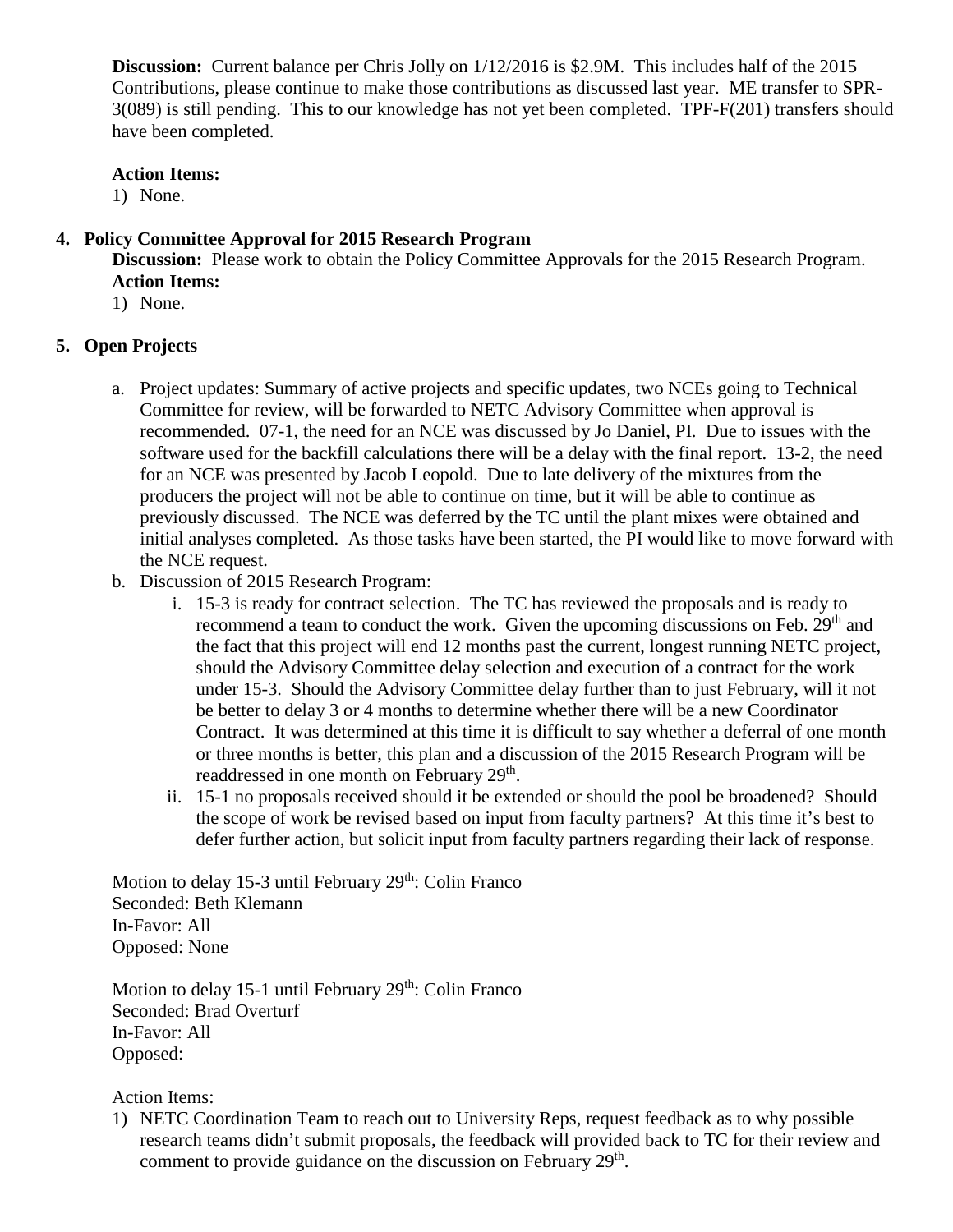#### **6. Open Ballots**

NETC Policies and Procedures Revisions (ballots needed from MA)

#### Action Items:

1) NETC Coordination Team to provide original ballot materials to new MA representatives.

#### **7. Other Business**

- NETC Advisory Meeting, February 29<sup>th</sup>
	- o Venue
	- o Agenda Items (full agenda to follow at a later date)
		- Discussion: Should fact sheets or an introduction be provided on the day of the meeting to catch everyone up. It was discussed that it might help to have fact sheets provided not to specifically provide metrics of our success, but an overall picture of the NETC by agenda item. Possible fact sheets could include (project delivery timeline, NCEs by Fiscal Year, Project expenditures by Fiscal Year, and Project Delivery by Fiscal Year). It was also suggested that the discussion will be more existential rather than metric based and the fact sheets might be unnecessary for that type of conversation. Could the fact sheets be used to creating a common frame of reference for all discussants, to better shape the agenda. Could the fact sheets be framed as strengths/weakness, what's working and what isn't working for the NETC per agenda item. Perhaps the fact sheets should be part of an introduction to be provide more historical recap, rather than a performance based view of each vision/mission item of the NETC. The performance/metrics could then be covered in another meeting.
	- o Facilitator (contract to follow at a later date)
		- Waiting on contract from Leadership Strategies, once drafted will be sent to Advisory Committee for their vote
		- Agenda will be drafted first two weeks of February, will be sent out for comment second week of February, and finalized third week of February
- NETC Advisory Committee Chair
	- Nomination of Mike Sock as NETC Committee Chair for period not to exceed 2 years 5 months. This motion will be superseded only by Mike Sock, not accepting the nomination. Mike was at the time, out of the room.
	- As incoming Chair, Mike Sock will be involved in development of Feb. 29<sup>th</sup> retreat.
		- Motion: Dale Peabody Seconded: Brad Overturf In-Favor: All Opposed: None
- NETC Lead State
	- o Discussion:
		- On-boarding of Jonathan Razinger to take over duties as lead-state for 4-6 months
		- No replacement plans for VTrans Research Manager at this time for at least 2 months, meaning Jonathan Razinger and Joe Segale will be fulfilling Research Manager duties.
		- At this time, it is not proposed that lead state be transferred to FHWA-Vermont